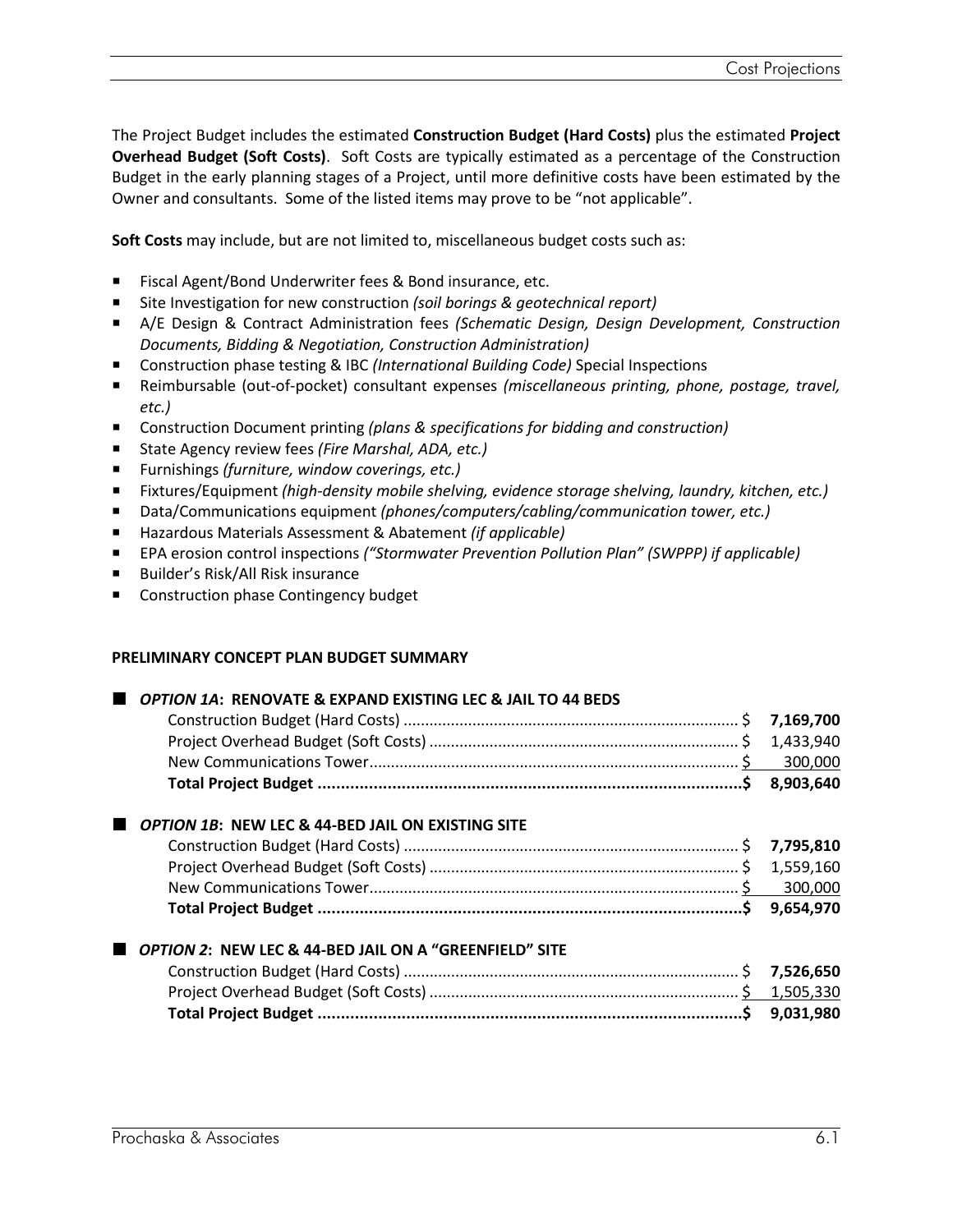## *OPTION 3***: HOLD & TRANSPORT**

| Out-of-County Transport & Housing Cost (total cost over 20 years) \$ 14,276,870* |  |
|----------------------------------------------------------------------------------|--|
|                                                                                  |  |

*\*(Transport & Housing costs will continue into perpetuity or until a new jail is constructed, and are forecast to continue growing exponentially. For example, the present value of 30 years of these Transport & Housing costs is equal to \$24,181,989 vs. \$14,276,870 for 20 years. A 20-year present value amount is used above to compare with a typical construction bond.)*

 *OPTION 4***: RENOVATE MT. PLEASANT WOMEN'S MENTAL HEALTH FACILITY \*Option 4 was deemed not feasible; therefore no construction budget has been developed**

 *OPTION 5***: ADDITION TO THE HENRY COUNTY COURTHOUSE \*Option 5 was determined by the Citizens Committee as likely not supported by the public.**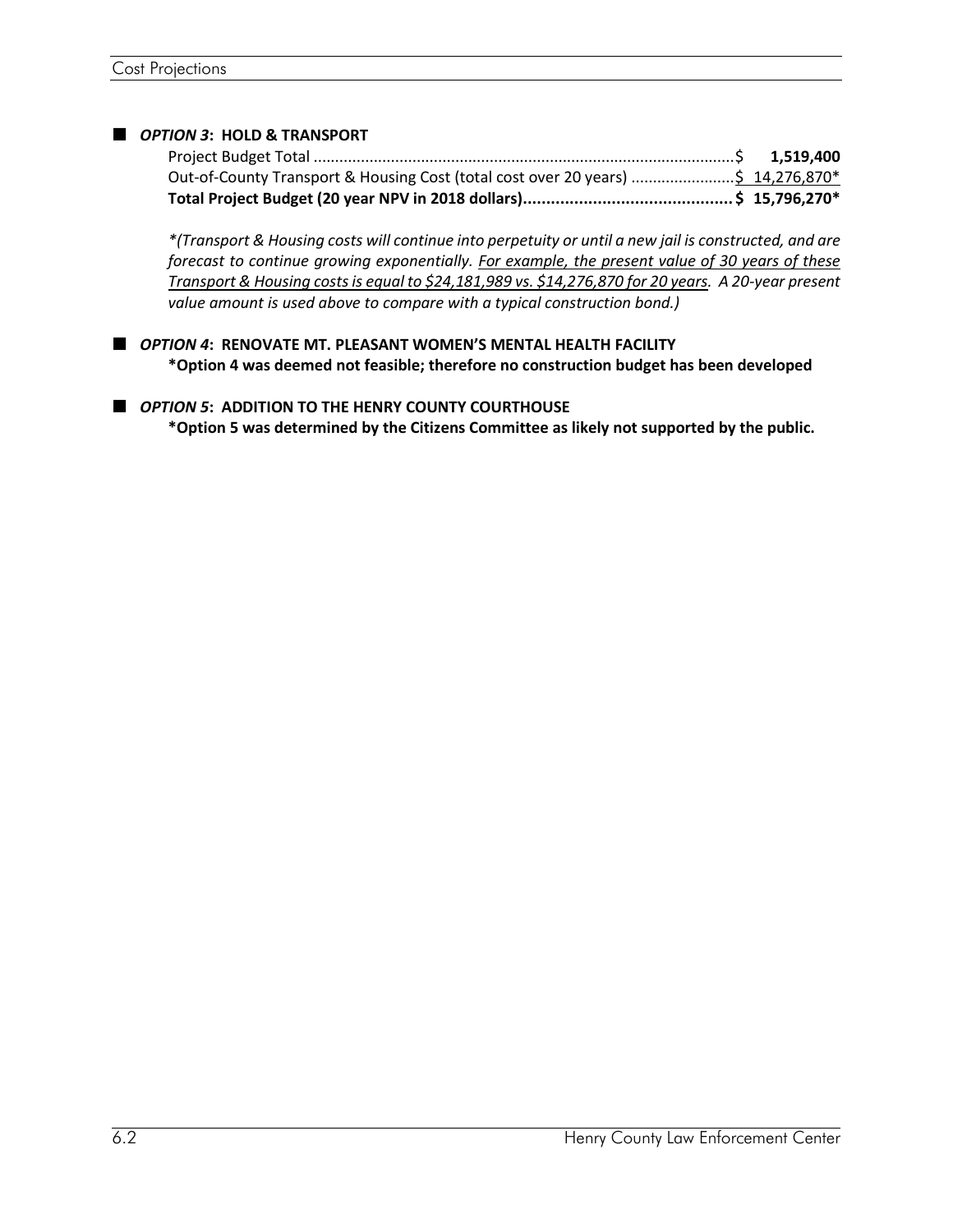Estimated construction costs are summarized below. Due to the nature of a Preliminary Design, costs are based on historical square foot costs, plus lump sum costs and allowances for special items. Costs are budgeted for the **January 2018 Construction Bid Market**. The following 44 Bed conceptsfor Henry County are all planned to permit the future expansion of up to another 30 Beds if ever needed. Costs of additional future property purchase and expansion, if needed, are not included.

# *OPTION 1A***: RENOVATE & EXPAND EXISTING LEC & JAIL TO 44 BEDS**

### **Project Budget Projection:**

### **New Construction:**

|                                                                                                                                                                                                                                                                                         | 300,000   |
|-----------------------------------------------------------------------------------------------------------------------------------------------------------------------------------------------------------------------------------------------------------------------------------------|-----------|
| (Includes: A/E Consultant Fees, Site Survey, Soil Borings, Movable Equipment & Interior Furnishings,<br>Data/Communications Equipment & Cabling, Soil & Concrete Testing, Reimbursable Expenses,<br>Construction Document Printing, Builder's Risk Insurance, Construction Contingency) | 1,433,940 |
|                                                                                                                                                                                                                                                                                         |           |
|                                                                                                                                                                                                                                                                                         | 651,790   |
| <b>Project Budget Totals:</b>                                                                                                                                                                                                                                                           |           |
| 4,270 GSF at \$80.83/SF                                                                                                                                                                                                                                                                 | 345,140   |
| <b>Renovation:</b>                                                                                                                                                                                                                                                                      |           |
| Demolition/Relocation Allowance (existing Boiler Bldg., Evidence Bldg.) \$                                                                                                                                                                                                              | 50,000    |
| (Grading/Drives/Sidewalks/Parking, etc.)                                                                                                                                                                                                                                                | 291,560   |
| 1,460 GSF at \$85.37/SF                                                                                                                                                                                                                                                                 | 124,640   |
| 5,431 GSF at \$168.30/SF                                                                                                                                                                                                                                                                | 914,040   |
| 14,421 GSF at \$332.33/SF                                                                                                                                                                                                                                                               |           |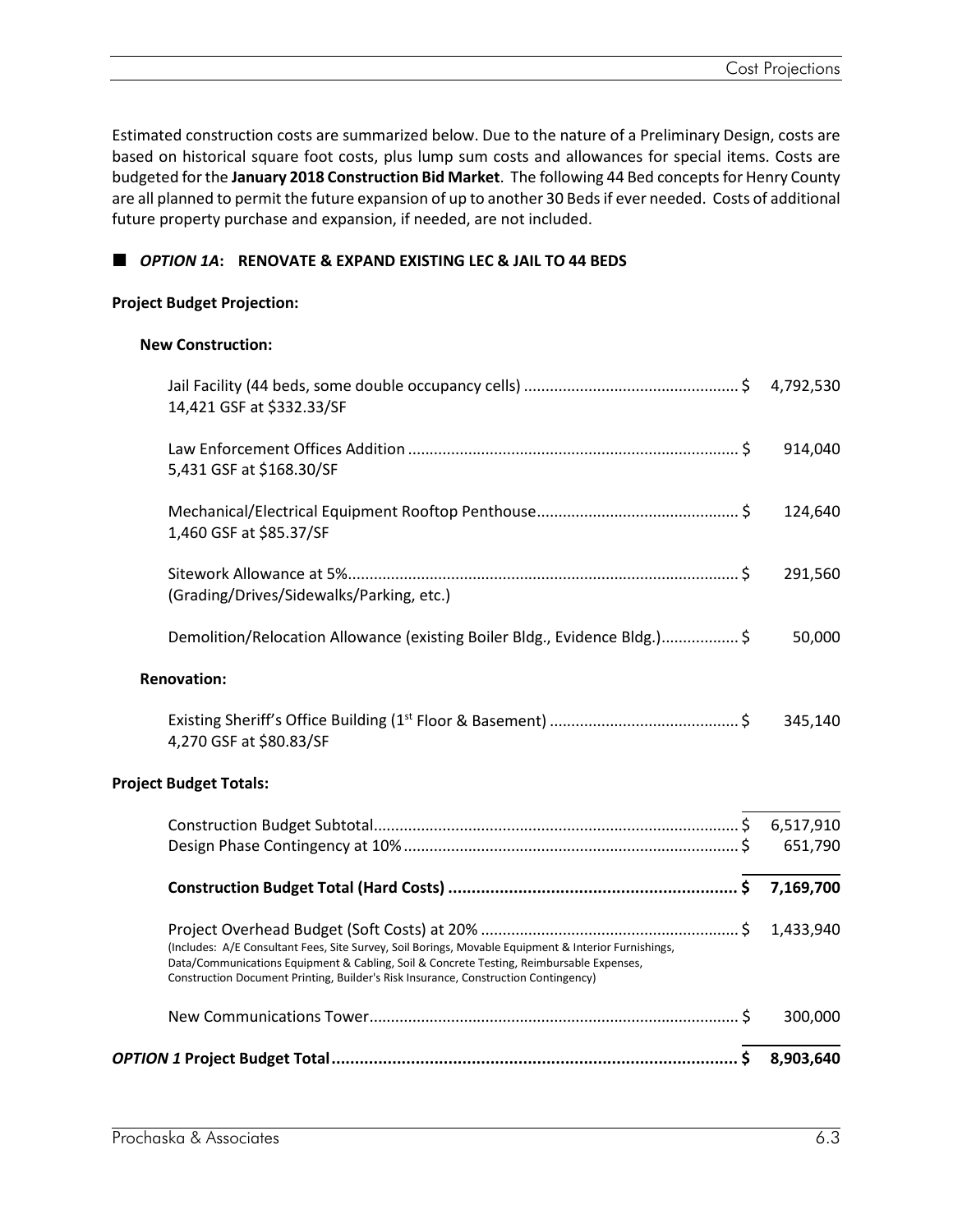# *OPTION 1B***: NEW LEC & 44-BED JAIL ON EXISTING SITE**

# **Project Budget Projection:**

|                                                                                                                                                                                                                                                                                         | 300,000   |
|-----------------------------------------------------------------------------------------------------------------------------------------------------------------------------------------------------------------------------------------------------------------------------------------|-----------|
| (Includes: A/E Consultant Fees, Site Survey, Soil Borings, Movable Equipment & Interior Furnishings,<br>Data/Communications Equipment & Cabling, Soil & Concrete Testing, Reimbursable Expenses,<br>Construction Document Printing, Builder's Risk Insurance, Construction Contingency) | 1,559,160 |
|                                                                                                                                                                                                                                                                                         |           |
|                                                                                                                                                                                                                                                                                         | 371,220   |
|                                                                                                                                                                                                                                                                                         | 674,960   |
|                                                                                                                                                                                                                                                                                         |           |
| <b>Project Budget Totals:</b>                                                                                                                                                                                                                                                           |           |
| Demolition/Relocation Allowance (existing LEC, Boiler Bldg., Evidence Bldg.) \$                                                                                                                                                                                                         | 150,000   |
| (Grading/Drives/Sidewalks/Parking, etc.)                                                                                                                                                                                                                                                | 314,270   |
| 1,460 GSF at \$85.37/SF                                                                                                                                                                                                                                                                 | 124,640   |
| 8,236 GSF at \$168.30/SF                                                                                                                                                                                                                                                                |           |
| <b>New Construction:</b><br>14,367 GSF at \$332.33/SF                                                                                                                                                                                                                                   |           |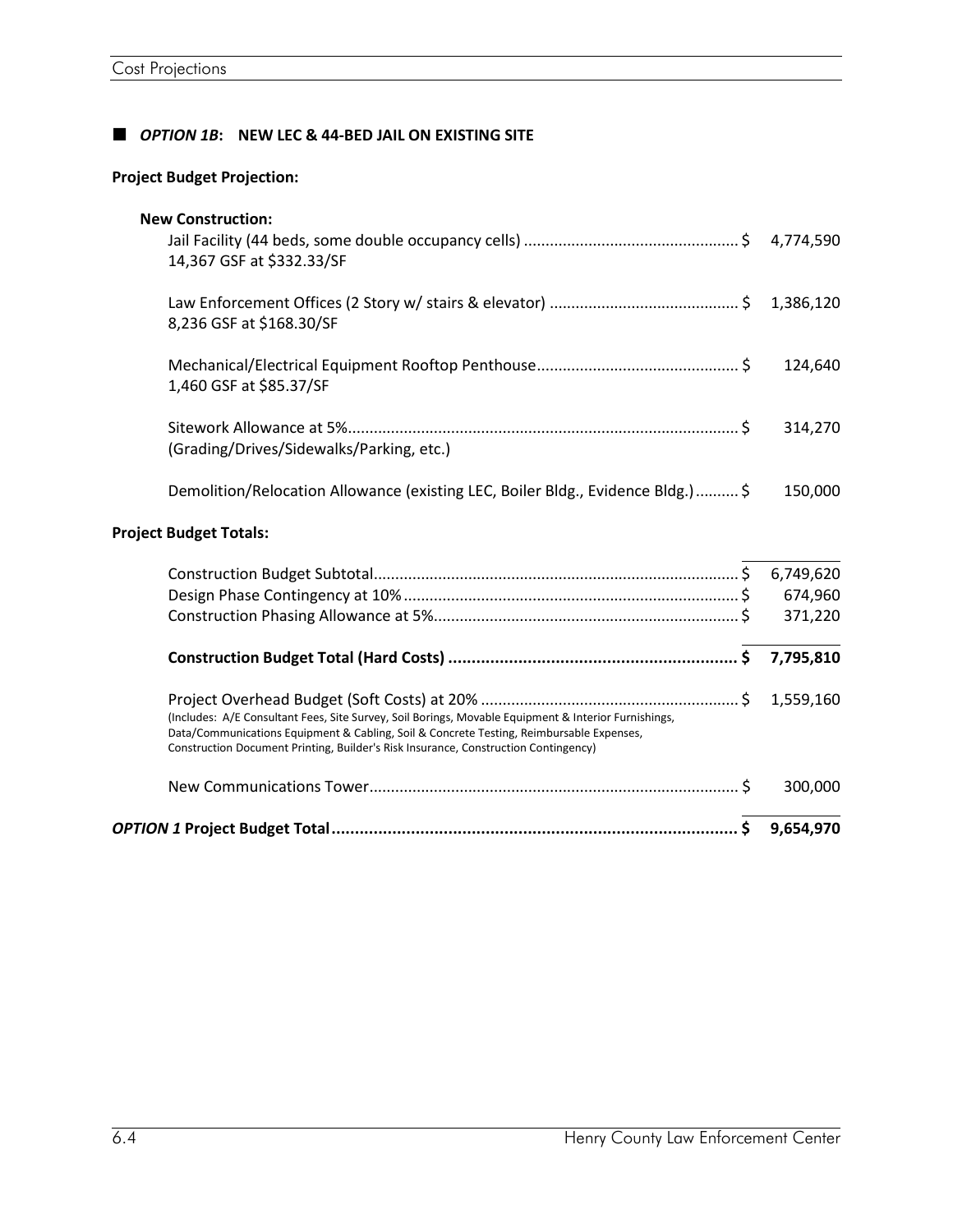## *OPTION 2***: NEW LAW ENFORCEMENT CENTER & 44-BED JAIL ON A "GREENFIELD" SITE**

# **Project Budget Projection:**

## **New Construction:**

| 14,972 GSF at \$332.33/SF                                                                                                                                                                                                                                                                                               |           |
|-------------------------------------------------------------------------------------------------------------------------------------------------------------------------------------------------------------------------------------------------------------------------------------------------------------------------|-----------|
| 8,050 GSF at \$168.30/SF                                                                                                                                                                                                                                                                                                |           |
| 1,460 GSF at \$85.37/SF                                                                                                                                                                                                                                                                                                 | 124,640   |
| (Grading/Drives/Sidewalks/Parking, etc.)                                                                                                                                                                                                                                                                                | 387,310   |
| <b>Project Budget Totals:</b>                                                                                                                                                                                                                                                                                           |           |
|                                                                                                                                                                                                                                                                                                                         |           |
|                                                                                                                                                                                                                                                                                                                         | 684,240   |
|                                                                                                                                                                                                                                                                                                                         | 7,526,650 |
| (Includes: A/E Consultant Fees, Site Survey, Soil Borings, Movable Equipment & Interior Furnishings,<br>Data/Communications Equipment & Cabling, Communications Microwave Relay, Soil & Concrete Testing,<br>Reimbursable Expenses, Construction Document Printing, Builder's Risk Insurance, Construction Contingency) |           |
|                                                                                                                                                                                                                                                                                                                         | 9.031.980 |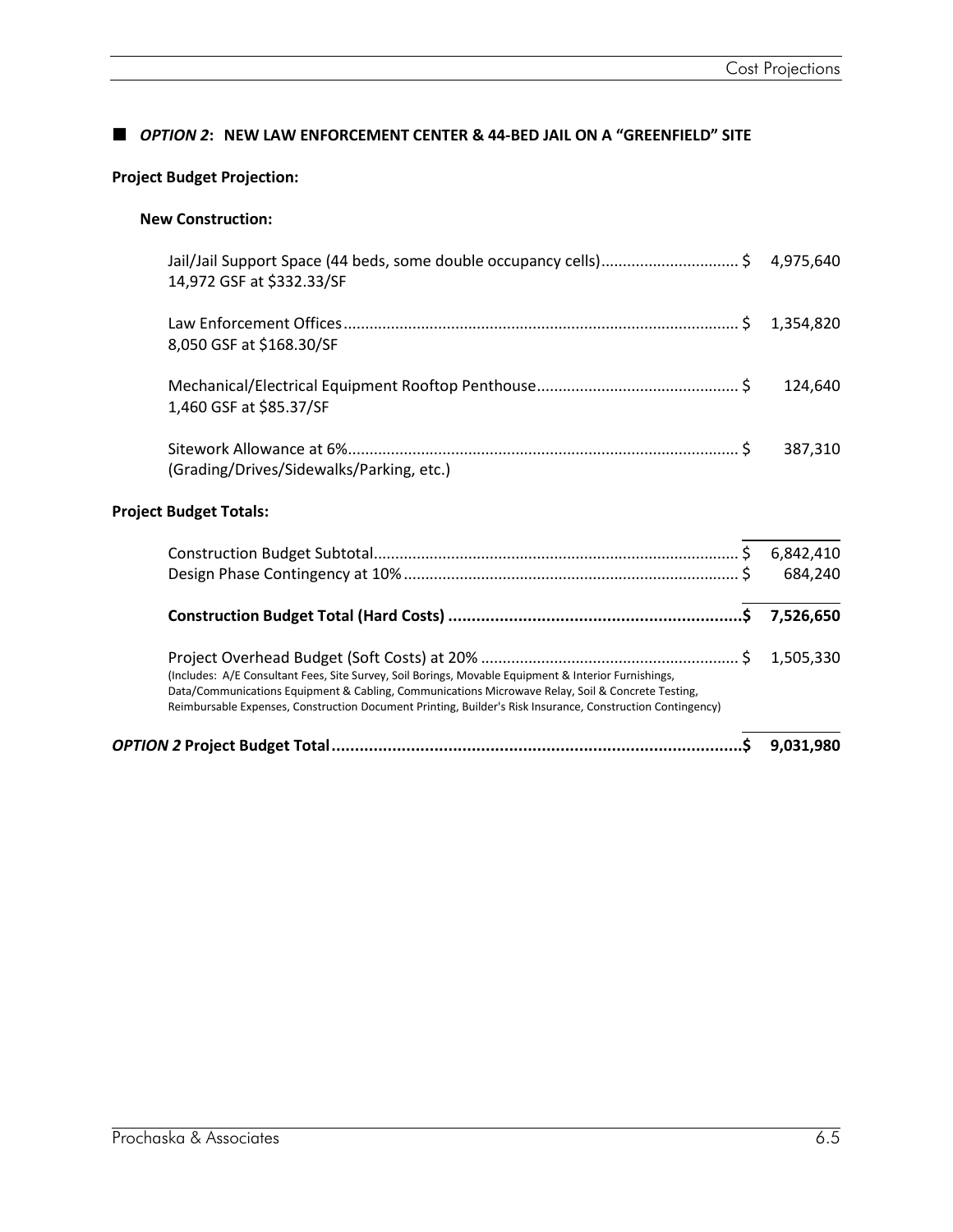### *OPTION 3***: HOLD & TRANSPORT**

**(Close the current Jail, begin transporting and housing all inmates out-of-County; construct new Holding Facility; renovate existing Sheriff's Office to be code-compliant)**

### **FACILITY COSTS**

#### **Project Budget Projection:**

#### **New Construction:**

| Secure Holding Facility (less than 24 hr. holds; 2 single/1 multi-holding cells)\$<br>2,453 GSF at \$332.33/SF                                                                                    | 815,210   |
|---------------------------------------------------------------------------------------------------------------------------------------------------------------------------------------------------|-----------|
|                                                                                                                                                                                                   | 40,760    |
| <b>Renovation:</b>                                                                                                                                                                                |           |
| 4,270 GSF at \$80.83/SF                                                                                                                                                                           | 345,140   |
| <b>Project Budget Totals:</b>                                                                                                                                                                     |           |
|                                                                                                                                                                                                   |           |
|                                                                                                                                                                                                   | 120,110   |
|                                                                                                                                                                                                   | 1,321,220 |
| (Includes: A/E Consultant Fees, Site Survey, Soil Borings, Soil & Concrete Testing,<br>Reimbursable Expenses, Construction Document Printing, Builder's Risk Insurance, Construction Contingency) | 198,180   |

# *OPTION 3* **Project Budget Total........................................................................................\$ 1,519,400**

In addition to the previous construction costs, *Option 3* also evaluates the costs associated with transporting and boarding all inmates to out-of-County facilities. Included is the cost associated with transporting the inmates plus their room and board, considering the estimated quantity of inmates, and the duration of incarcerations. This budget compiles 20 years of projected boarding and transport expenses in order to correspond to the likely length of a construction bond, for comparison with the other Options. The Net Present Value (NPV) of 20 years of expenses can then be compared on equal terms with the estimated construction budgets of these other Options (using January 2018, the anticipated construction bid date). *It must be noted that these estimated Boarding & Transport costs do not end at 20 years, but would continue indefinitely, or until the County decides to build an IDOC-compliant jail.* These estimated costs and associated assumptions are as follows: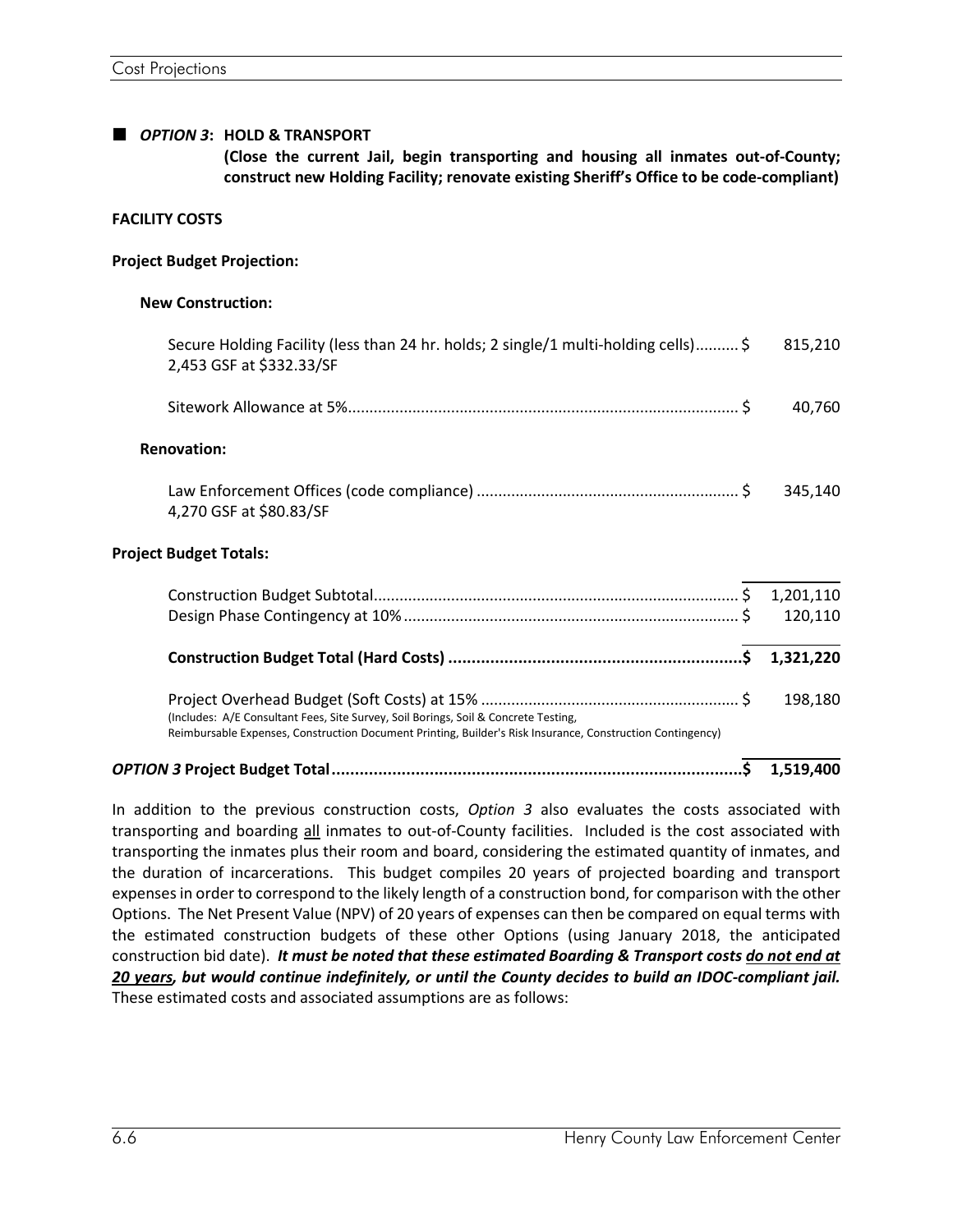# **TRANSPORT & HOUSING COSTS**

## **Projected annual cost of out-of-County Transport and Housing:**

The Henry County Sheriff currently boards overflow prisoners in facilities of other counties. Future transport and housing costs are projected. Transport and housing costs for a new Jail facility (*Options 1* or *2*) would be zero since it would be sized to accommodate Henry County inmate populations well into the future. The following projected costs account for anticipated County jail populations, out-ofcounty boarding rates, travel distances and associated costs, and inflation (projected at 3.27% where applicable).

## **Projected Transport & Housing Costs:**

*(See Table on following page for details).*

| Net Present Value (NPV) of inmate transport & housing costs |  |
|-------------------------------------------------------------|--|
|                                                             |  |

## **OPTION 3 TOTAL COSTS**

\*Except for the initial facility construction and renovation costs, the costs of housing and transport will continue indefinitely, or until the County builds a new jail facility. Finally, these *Option 3* costs must be paid for by the County out of annual tax receipts from Henry County taxpayers, without the benefit of bond funds.